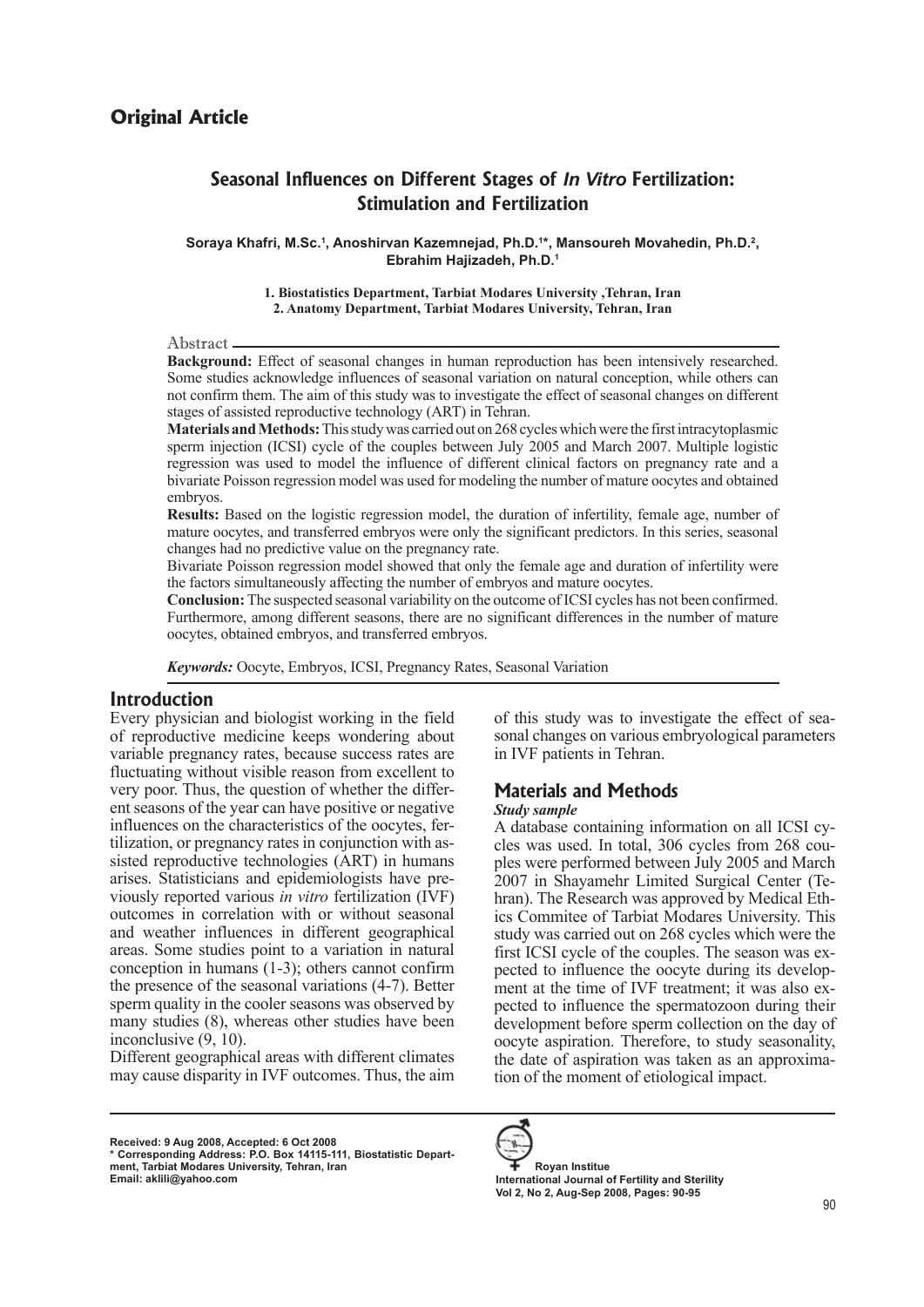The Iranian national regulations ensuring anonymity and privacy with respect to the patient data were followed. The ovarian stimulation protocol was as follows:

All of the patients in our study were underwent the Long protocol. All of them were down-regulated with the GnRH agonist and subsequently underwent controlled ovarian stimulation with gonadotrophins. When at least one follicle had reached a diameter of 18 mm and more than three had reached a diameter of greater than 15 mm, a single a single dose of 10,000 IU hCG via intramuscular injection was administered. Transvaginal ultrasound-guided follicular aspiration was performed 34-36 hours later. Oocytes were inseminated by the ICSI method 2-4 hours after follicular aspiration. According to embryo scoring, 1-3 embryos were transferred to each patient's uterus 48-72 hours post ICSI.

A clinical pregnancy was defined by the presence of at least one gestational sac in which a fetal heartbeat could be seen on transvaginal ultrasound examination 4 to 6 weeks after embryo transplantation .

#### *Statistical Methods*

One-way analysis of variance and chi-square were utilized to evaluate differences among the different seasons. A P value of less than 0.05 was considered to be statistically significant.

Multiple logistic regression was used to model the influence of the different clinical factors on pregnancy rate. All clinical, demographic, embryonic and temporal factors were entered into the analysis. Those factors were: the female age, duration of infertility, causes of infertility (male related, polycystic ovarian syndrome (PCOs), endometriosis, both male and female related, unexplained, etc.), season of treatment, abortion history, history of ectopic pregnancy, history of ovarian and/or uterine surgery, familial marriage, number of previous ART attempts, sperm characteristics (count, motility, and

morphology rates), and number of previous intrauterine inseminations (IUI). Weather parameters including: temperature, relative humidity, atmospheric pressure and cumulative daylight hours were acquired from the National Weather Bureau station of Tehran, Iran. Statistical analysis was performed using SPSS version 14.0 (SPSS Inc., Chicago, IL). Mature oocytes and obtained embryos are the outcomes of two important stages in IVF process: stimulation and fertilization. The number of mature oocytes and obtained embryos are likely to affect each other; hence their relationship must be analyzed with a simultaneous equation model. Because the number of mature oocytes and embryos are "counts" and they are correlated, the use of a standard method such as the standard linear regression or univariate Poisson regression was not thought to be suitable. Therefore, the bivariate Poisson regression model (11, 12) was alternatively chosen and adjusted to model the influence of seasonal variations on the number of mature oocytes, obtained embryos and other clinical factors. Because of the small sample size, the Bayesian approach was used for estimating the parameters and the Bayesian analysis was performed by using Winbugs v.1.4.3 (an open-source statistical computing environment described at http://www.mrc-bsu.cam.ac.uk/ bugs).

### **Results**

The causes of infertility in the 268 cases which underwent ICSI cycles were male factor (38.1%), PCO (10%), endometriosis (3%), both male and female factor (12.3%), and Unexplained (8.2%). The mean duration of infertility and female age in our data were 8.53 4.83 and 31.59 5.32 years respectively.

Table 2 presents the numbers of mature oocytes, obtained embryos, transferred embryos and pregnancy rate in different seasons. However, the highest number of mature oocytes, obtained embryos, and

| Tuber 1, Distribution of the cuntent puruntences of the putterns in affecting sensons |                  |                |                  |                  |  |  |  |
|---------------------------------------------------------------------------------------|------------------|----------------|------------------|------------------|--|--|--|
| <b>Clinical Parameters</b>                                                            | <b>Spring</b>    | <b>Summer</b>  |                  | Winter           |  |  |  |
| Number of Patients $(\% )$                                                            | 32(11.9)         | 73(28.0)       | 76(28.4)         | 85 (31.7)        |  |  |  |
| <b>Female Age</b>                                                                     | $32.91 \pm 5.69$ | $31.02\pm4.67$ | $31.08 \pm 5.72$ | $32.06 \pm 5.32$ |  |  |  |
| <b>Duration of Infertility</b>                                                        | 9.00 5.72        | $9.09\pm4.72$  | $8.31 \pm 4.73$  | $8.05\pm4.66$    |  |  |  |
| <b>Diagnosis of Infertility</b>                                                       |                  |                |                  |                  |  |  |  |
| <b>Male Factor</b>                                                                    | 13.7             | 27.5           | 26.5             | 32.4             |  |  |  |
| <b>PCO</b>                                                                            | 15.4             | 8.5            | 30.8             | 42.3             |  |  |  |
| <b>Endometriosis</b>                                                                  | 7.7              | 15.4           | 23.1             | 53.8             |  |  |  |
| <b>Both Male and Female Factor</b>                                                    | 9.1              | 9.1            | 33.3             | 48.5             |  |  |  |
| Unexplained                                                                           | $\theta$         | 45.4           | 31.8             | 22.7             |  |  |  |

*Table 1: Distribution of the clinical parameters of the patients in different seasons*

*Note: values are mean SD or percentages*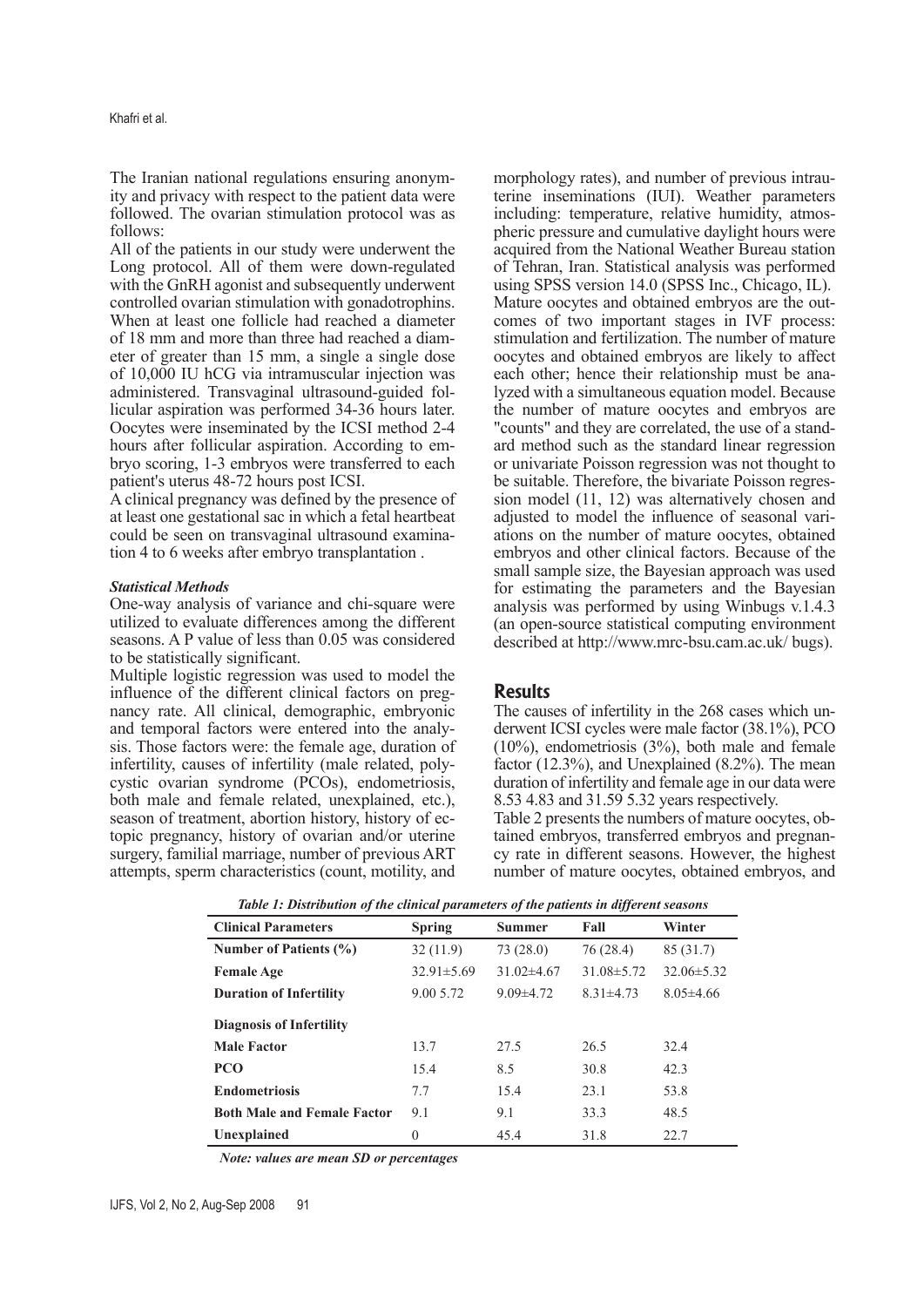| <b>Clinical Parameters (Mean</b> ±SD) | <b>Spring</b>   | <b>Summer</b>               | Fall                            | Winter          | <b>P-Value</b> |
|---------------------------------------|-----------------|-----------------------------|---------------------------------|-----------------|----------------|
| <b>Mature Oocytes</b>                 | $5.27 \pm 4.22$ | $5.60 \pm 3.74$             | $6.30\pm4.14$                   | $5.11 \pm 3.25$ | NS.            |
| <b>Obtained Embryos</b>               |                 | $2.91\pm 2.82$ 3.40 ± 2.64  | $3.92 \pm 2.92$ $3.18 \pm 2.36$ |                 | NS.            |
| <b>Transferred Embryos</b>            |                 | $2.09\pm1.33$ $2.32\pm1.16$ | $2.47 \pm 1.22$ $2.52 \pm 1.32$ |                 | NS.            |
| Pregnancy Rate (%)                    | 25.0            | 22.7                        | 10 <sub>5</sub>                 | 153             | NS             |

*Table 2: The number of mature oocytes, obtained and transferred embryos, and pregnancy rate among different seasons*

*NS = Not Significant*

rarely transferred embryos were in the fall but it was not statistically significant.



*Fig 1: Pregnancy rate in different seasons in ICSI cycles*

As shown in Fig 1, the highest pregnancy rate was in spring and the lowest in fall that was not statistically significant. Fig 2 shows the monthly weather parameter changes in Tehran. Maximum temperature was during the summer and was inversely related to the atmospheric pressure (2A and 2C). The relative humidity reached its peak from October to January (2B), and gradual declination of the cumulative daylight hours was observed from October to December (2D).

According to the logistic regression model on the outcome of pregnancy, among different clinical parameters only the duration of infertility, female age, number of mature oocytes, and transferred embryos were the significant predictors. Furthermore, seasonal changes had no predictive value on pregnancy rate in this series (Table 3).

The Bivariate Poisson regression model showed that only the female age and duration of infertility were



*Fig 2: Monthly weather parameter changes*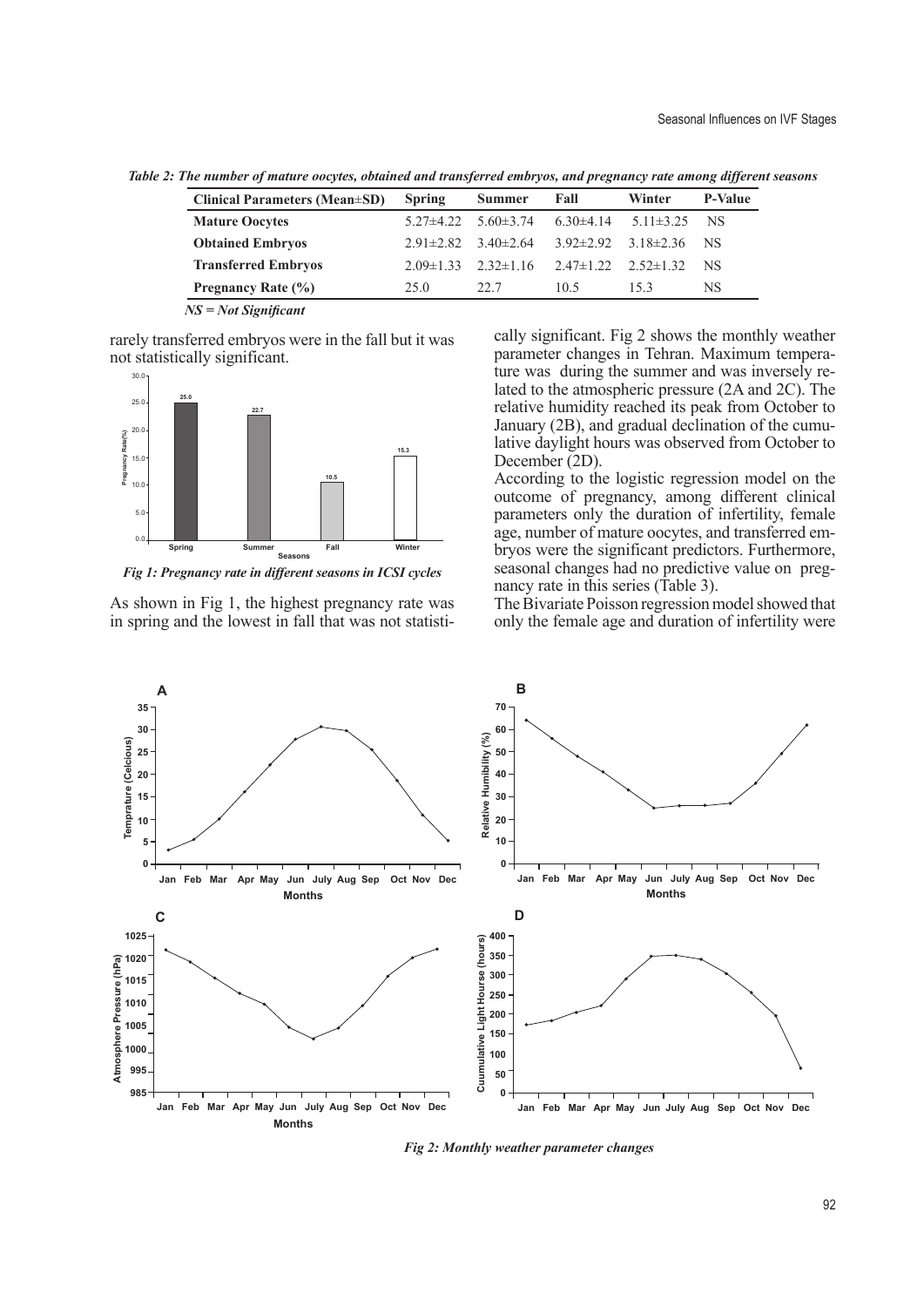**Parameters Estimation OR 95% CI Female age**  $-0.040$  0.954 0.714-00.982 **Duration of infertility**  $-0.055$  0.946 0.785-00.971 **The number of mature oocytes** 0.131 1.140 1.006-01.291 **The number of transferred embryos** 0.462 1.590 1.022-64.300

*Table 3: Variables selected as predictive of pregnancy by using multiple logistic regression*

| Table 4: Summary statistics of fitting the Bivariate poisson regression |  |  |  |
|-------------------------------------------------------------------------|--|--|--|
|                                                                         |  |  |  |

| Variable definition                                                 | Mean     | <b>Std.Error</b> | Lower    | <b>Upper</b>          |  |  |  |
|---------------------------------------------------------------------|----------|------------------|----------|-----------------------|--|--|--|
| <b>Response variable: Mature Oocytes</b>                            |          |                  |          |                       |  |  |  |
| Constant                                                            | 2.282    | 0.013            | 1.783    | $2.822$ <sup>a</sup>  |  |  |  |
| <b>Female age</b>                                                   | $-0.017$ | 0.004            | $-0.035$ | $-0.004$ <sup>a</sup> |  |  |  |
| Indicator For season of treatment: 1=Fall, 0=otherwise              | 0.165    | 0.004            | $-0.021$ | 0.348                 |  |  |  |
| <b>Familial marriage</b>                                            | 0.091    | 0.002            | $-0.111$ | 0.290                 |  |  |  |
| <b>Female history</b>                                               | 0.146    | 0.003            | $-0.063$ | 0.355                 |  |  |  |
| <b>Duration of infertility</b>                                      | $-0.025$ | 0.002            | $-0.044$ | $-0.005$ <sup>a</sup> |  |  |  |
| Indicator for infertility diagnostic: 1=Tubal factor, 0=Male factor | $-0.203$ | 0.02             | $-0.381$ | 0.027                 |  |  |  |
| Indicator for previous ART attempts:1=2 twice, 0=1 twice            | $-0.105$ | 0.003            | $-0.341$ | 0.129                 |  |  |  |
| Indicator for previous ART attempts:1=3 twice or more, $0=1$ twice  | 0.258    | 0.003            | $-0.017$ | 0.491                 |  |  |  |
| <b>History of ovarian problem</b>                                   | 0.258    | 0.006            | $-0.132$ | 0.636                 |  |  |  |
| <b>Response variable: Obtained embryos</b>                          |          |                  |          |                       |  |  |  |
| <b>Constant</b>                                                     | 1.459    | 0.029            | 0.272    | $2.447$ <sup>a</sup>  |  |  |  |
| Female age                                                          | $-0.013$ | 0.004            | $-0.035$ | $-0.008$ <sup>a</sup> |  |  |  |
| Indicator for season of treatment: $1 = Fall, 0 = otherwise$        | 0.163    | 0.004            | $-0.064$ | 0.390                 |  |  |  |
| <b>Female history</b>                                               | 0.121    | 0.004            | $-0.137$ | 0.372                 |  |  |  |
| <b>Duration of infertility</b>                                      | $-0.025$ | 0.003            | $-0.049$ | $-0.001$ <sup>a</sup> |  |  |  |
| <b>Sperm motility</b>                                               | 0.004    | 0.001            | $-0.004$ | 0.012                 |  |  |  |
| Sperm morphology                                                    | 0.006    | 0.001            | $-0.007$ | 0.009                 |  |  |  |

**♦ "Lower" and "Upper" denote the 2.5th percentile and the 97.5th percentile of the simulated draws, respectively a: Significant at 0.05 level.**

the factors simultaneously affecting the number of

embryos and mature oocytes (Table 4).

# **Discussion**

Carefully studying the literature on the seasonal variations in the outcome of ART cycles, the extent of discrepancies between these studies is remarkable. Some show the best pregnancy rates in the months of November thru February (13), others show the worst pregnancy rates in the months of January, February, and March (5) in IVF cycles. Consistent with the results of Rojansky et al (14) and Vahidi et al (15), we found an upper pregnancy rate in the spring and a lower rate in the fall  $(25.0\% \text{ vs. } 10.5\%)$ , but no statistical significances were observed. Our findings are in agreement with other studies showing no differences in the results of assisted reproductive techniques done in different seasons of the year (4-7).

Better fertilization rates, embryo quality and pregnancy rates during the cold months have been observed (16, 13). In our study we showed no significant differences in the number of mature oocytes and embryos and transferred embryos among seasonal variations that this fact is disagreement with above-mentioned studies. However, maximum value of those variables is in the fall.

Melatonin, a hormone produced during darkness, may be one of the factors influencing gonadal function (17). The involvement of melatonin in the steroid genesis of human ovaries has been documented (18, 19). Webley and Luck (18) reported direct stimulation of melatonin on hCG. Melatonin is also thought to enhance hCG stimulation of progesterone production by human granulose cells in culture  $(19)$ . Yie et al.  $(20, 21)$  reported higher concentra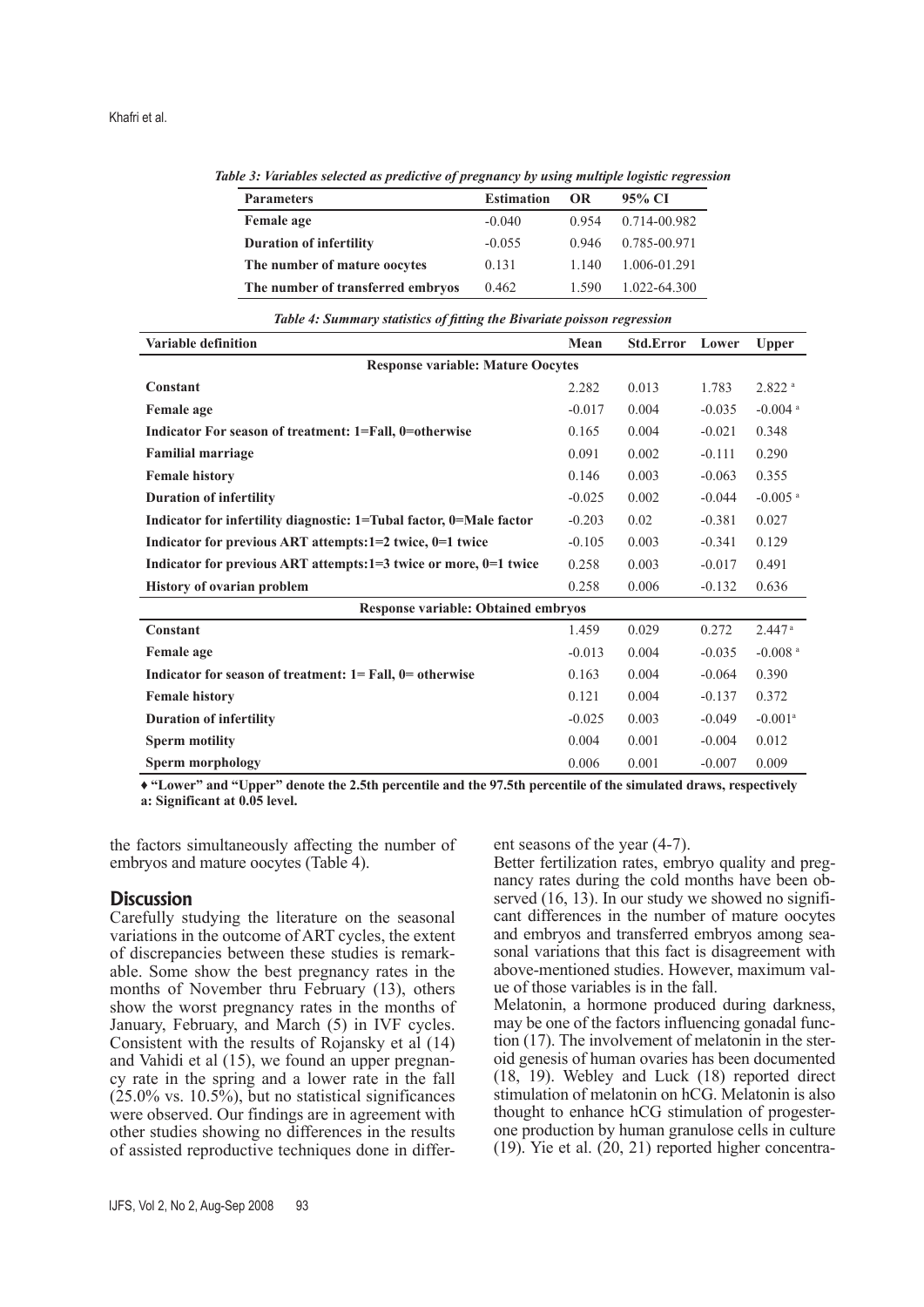tions of melatonin and progesterone during the dark season of the year and that of oestradiol during the light season in pre-ovulatory follicular fluids.

Rojansky et al. (14), showed the correlation between the absolute number of daylight hours and fertilization rate. Their result was highest in spring and lowest in autumn. Furthermore, Chang et al. (22) showed the cumulative daylight hours negatively correlated with the implantation and pregnancy rates of day 3 embryo transfers.

The higher pregnancy rate in spite of low oocyte and embryo numbers during spring may only be explained by increased endometrial receptivity during this season.

Fig 2 shows the maximum values for pressure and humidity, minimum as well as values for daylight hours and temperature in fall in Tehran, Iran. Furthermore, our results show the highest number of mature oocytes and obtained embryos in fall versus the other seasons. These results together confirm the conclusions of the previously mentioned studies.

Better sperm quality in the cooler seasons was observed by many authors (9). For those with severe poor sperm quality, normal fertilization could be easily achieved by ICSI. Thus, the impacts of poor sperm quality on ART outcome may be largely eliminated (23, 24). Therefore, the impact of the sperm quality was removed from the model in this study.

Multiple logistic regression showed that that the significant predictors influencing the outcome of ICSI cycle are the female age, duration of infertility, and the number of mature oocytes and transferred embryos.

Our results show that pregnancy rate increased with an increase in the number of transferred embryos and mature oocytes as well as with decreased patient age, and duration of infertility.

the significant predictors influencing the outcome of the ICSI cycle are the female age, duration of infertility, and the number of mature oocytes and transferred embryos.

When we used the bivariate Poisson regression model for studying the relationship between seasonal changes and two outcomes (mature oocytes and obtained embryos), we found no significant association. Our findings are in agreement with the studies showing no differences in the results of assisted reproductive techniques done in different seasons of the year (4-7). This may be due to the fact that seasonal changes should be taken into account together with other factors when evaluating infertility data (15). Furthermore, in addition to different ICSI variables, we found that the correlation factor between the two variables (the number of mature oocytes and embryos) should also be taken into account. More

investigations using appropriate statistical modeling are needed in this regard.

This study has some limitations. We could not compare implantation rate among different seasons, therefore whether endometrial receptivity also played a role needs further investigations. The cross-sectional estimates of seasonal variation of hormone levels are not true measures of longitudinal changes, and individual variations cannot be identified. A longitudinal design following up the same participants throughout the year would have been preferable. However, true seasonal variations would be expected to be evident in this study due to a large sample size despite the cross-sectional design. Furthermore, the analysis included information from the first cycle which is likely to deviate from that in other cycles. In the next phase of our research, we will study the effect of the number of referring cycles on the outcomes in the presence of other factors. In addition, we will study the effect of different geographical areas with different climates on different embryological parameters with a nationwide multi-center study.

## **Conclusion**

In conclusion, by the analysis of the first ICSI cycles, we confirmed that significant predictors for ICSI outcomes are the duration of infertility, female age, number of mature oocytes, and transferred embryos. However, the suspected seasonal variability of the outcome of ICSI cycles has not been confirmed. Furthermore, there are no significant differences in the numbers of mature oocytes, obtained embryos, and transferred embryos among different seasons.

A change in routine fertility treatments concerning different seasons should therefore not be considered.

## **Acknowledgements**

The authors wish to thank the ART team of Shayamehr Limited Surgical Center, and Z. Alamalhoda for the Data collection.

The financial support by the Tarbiat Modares University for Scientific Research is greatly acknowledged.

### **References**

1. Roenneberg T, Aschoff J. Annual rhythm of human reproduction. I. Biology, sociology or both? J Biol Rhythm. 1990; 5: 195-216.

2. Roenneberg T, Aschoff J. Annual rhythm of human reproduction. II. Environmental correlations. J Biol Rhythm. 1990; 5: 217-239.

3. Lam DA, Miron JA. Seasonality of birth in human popu-